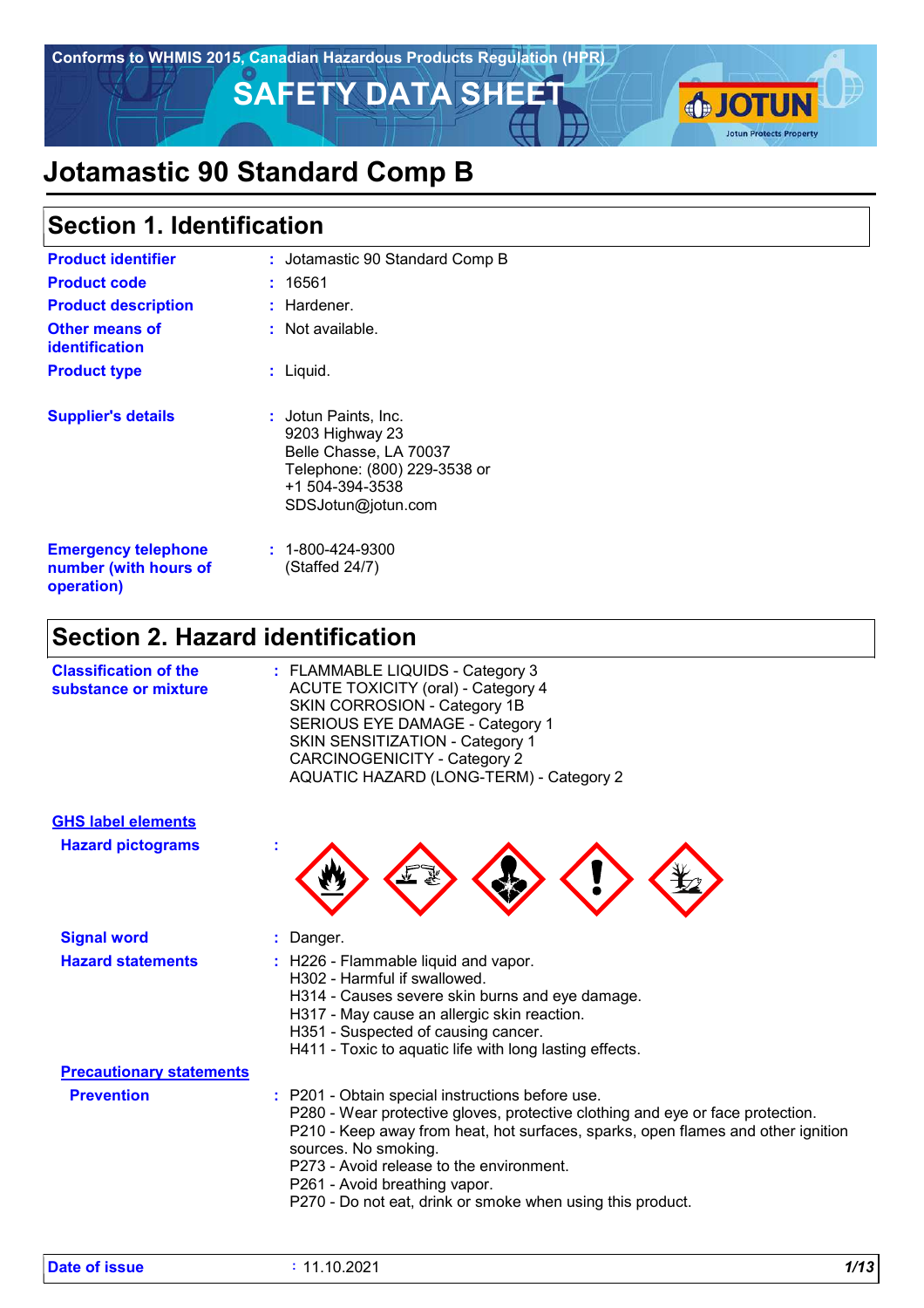### **Section 2. Hazard identification**

| <b>Response</b> | : P391 - Collect spillage.<br>P308 + P313 - IF exposed or concerned: Get medical advice or attention.<br>P304 + P310 - IF INHALED: Immediately call a POISON CENTER or doctor.<br>P301 + P310, P330, P331 - IF SWALLOWED: Immediately call a POISON<br>CENTER or doctor. Rinse mouth. Do NOT induce vomiting.<br>P303 + P361 + P353, P310 - IF ON SKIN (or hair): Take off immediately all<br>contaminated clothing. Rinse skin with water. Immediately call a POISON CENTER<br>or doctor.<br>P363 - Wash contaminated clothing before reuse.<br>P302 + P352 - IF ON SKIN: Wash with plenty of water. |
|-----------------|-------------------------------------------------------------------------------------------------------------------------------------------------------------------------------------------------------------------------------------------------------------------------------------------------------------------------------------------------------------------------------------------------------------------------------------------------------------------------------------------------------------------------------------------------------------------------------------------------------|
|                 | P333 + P313 - If skin irritation or rash occurs: Get medical advice or attention.<br>P305 + P351 + P338, P310 - IF IN EYES: Rinse cautiously with water for several<br>minutes. Remove contact lenses, if present and easy to do. Continue rinsing.<br>Immediately call a POISON CENTER or doctor.                                                                                                                                                                                                                                                                                                    |
| <b>Storage</b>  | : Not applicable.                                                                                                                                                                                                                                                                                                                                                                                                                                                                                                                                                                                     |
| <b>Disposal</b> | : P501 - Dispose of contents and container in accordance with all local, regional,<br>national and international regulations.                                                                                                                                                                                                                                                                                                                                                                                                                                                                         |

### **Section 3. Composition/information on ingredients**

| <b>Substance/mixture</b> | : Mixture        |
|--------------------------|------------------|
| <b>Other means of</b>    | : Not available. |
| <b>identification</b>    |                  |

#### **CAS number/other identifiers**

| <b>CAS number</b>   | : Not applicable. |
|---------------------|-------------------|
| <b>Product code</b> | : 16561           |

| <b>Ingredient name</b>                       | $%$ (w/w) | <b>CAS number</b> |
|----------------------------------------------|-----------|-------------------|
| aminepoxyadduct                              | $15 - 40$ | 1075254-00-0      |
| hydrocarbons, C9-unsaturated, polymerized    | $10 - 30$ | 71302-83-5        |
| 3-aminomethyl-3,5,5-trimethylcyclohexylamine | $5 - 10$  | 2855-13-2         |
| Phenol, methylstyrenated                     | $3 - 7$   | 68512-30-1        |
| Phenol, styrenated                           | $3 - 7$   | 61788-44-1        |
| Ethylbenzene                                 | $1 - 5$   | 100-41-4          |

**There are no additional ingredients present which, within the current knowledge of the supplier and in the concentrations applicable, are classified as hazardous to health or the environment and hence require reporting in this section.**

**Occupational exposure limits, if available, are listed in Section 8.**

### **Section 4. First-aid measures**

|                    | <b>Description of necessary first aid measures</b>                                                                                                                                                                                                                                                                                                                                                                                                                                                                                                                                                                                                                                                                                                                                                                                                                                                              |
|--------------------|-----------------------------------------------------------------------------------------------------------------------------------------------------------------------------------------------------------------------------------------------------------------------------------------------------------------------------------------------------------------------------------------------------------------------------------------------------------------------------------------------------------------------------------------------------------------------------------------------------------------------------------------------------------------------------------------------------------------------------------------------------------------------------------------------------------------------------------------------------------------------------------------------------------------|
| <b>Eye contact</b> | : Get medical attention immediately. Call a poison center or physician. Immediately<br>flush eyes with plenty of water, occasionally lifting the upper and lower eyelids.<br>Check for and remove any contact lenses. Continue to rinse for at least 10 minutes.<br>Chemical burns must be treated promptly by a physician.                                                                                                                                                                                                                                                                                                                                                                                                                                                                                                                                                                                     |
| <b>Inhalation</b>  | : Get medical attention immediately. Call a poison center or physician. Remove<br>victim to fresh air and keep at rest in a position comfortable for breathing. If it is<br>suspected that fumes are still present, the rescuer should wear an appropriate mask<br>or self-contained breathing apparatus. If not breathing, if breathing is irregular or if<br>respiratory arrest occurs, provide artificial respiration or oxygen by trained personnel.<br>It may be dangerous to the person providing aid to give mouth-to-mouth<br>resuscitation. If unconscious, place in recovery position and get medical attention<br>immediately. Maintain an open airway. Loosen tight clothing such as a collar, tie,<br>belt or waistband. In case of inhalation of decomposition products in a fire,<br>symptoms may be delayed. The exposed person may need to be kept under<br>medical surveillance for 48 hours. |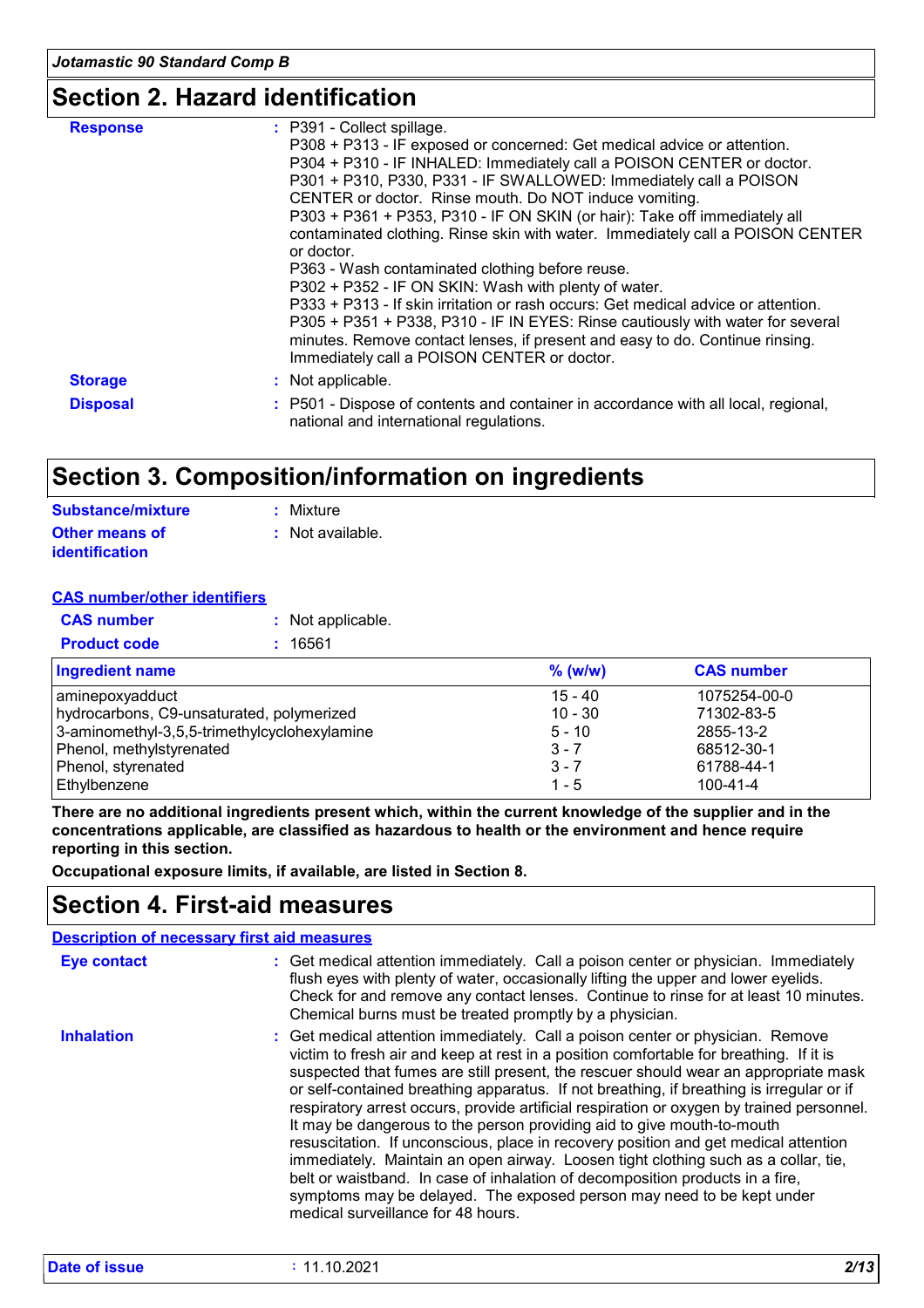# **Section 4. First-aid measures**

| <b>Skin contact</b> | : Get medical attention immediately. Call a poison center or physician. Wash with<br>plenty of soap and water. Remove contaminated clothing and shoes. Wash<br>contaminated clothing thoroughly with water before removing it, or wear gloves.<br>Continue to rinse for at least 10 minutes. Chemical burns must be treated promptly<br>by a physician. In the event of any complaints or symptoms, avoid further exposure.<br>Wash clothing before reuse. Clean shoes thoroughly before reuse.                                                                                                                                                                                                                                                                                                                                                                                        |  |
|---------------------|----------------------------------------------------------------------------------------------------------------------------------------------------------------------------------------------------------------------------------------------------------------------------------------------------------------------------------------------------------------------------------------------------------------------------------------------------------------------------------------------------------------------------------------------------------------------------------------------------------------------------------------------------------------------------------------------------------------------------------------------------------------------------------------------------------------------------------------------------------------------------------------|--|
| <b>Ingestion</b>    | : Get medical attention immediately. Call a poison center or physician. Wash out<br>mouth with water. Remove dentures if any. Remove victim to fresh air and keep at<br>rest in a position comfortable for breathing. If material has been swallowed and the<br>exposed person is conscious, give small quantities of water to drink. Stop if the<br>exposed person feels sick as vomiting may be dangerous. Do not induce vomiting<br>unless directed to do so by medical personnel. If vomiting occurs, the head should<br>be kept low so that vomit does not enter the lungs. Chemical burns must be treated<br>promptly by a physician. Never give anything by mouth to an unconscious person.<br>If unconscious, place in recovery position and get medical attention immediately.<br>Maintain an open airway. Loosen tight clothing such as a collar, tie, belt or<br>waistband. |  |

#### **Most important symptoms/effects, acute and delayed**

| <b>Potential acute health effects</b> |                                                                                                                                                                                                                                                                                                                                                                                                                 |
|---------------------------------------|-----------------------------------------------------------------------------------------------------------------------------------------------------------------------------------------------------------------------------------------------------------------------------------------------------------------------------------------------------------------------------------------------------------------|
| <b>Eye contact</b>                    | : Causes serious eye damage.                                                                                                                                                                                                                                                                                                                                                                                    |
| <b>Inhalation</b>                     | : No known significant effects or critical hazards.                                                                                                                                                                                                                                                                                                                                                             |
| <b>Skin contact</b>                   | : Causes severe burns. May cause an allergic skin reaction.                                                                                                                                                                                                                                                                                                                                                     |
| <b>Ingestion</b>                      | : Harmful if swallowed.                                                                                                                                                                                                                                                                                                                                                                                         |
| <b>Over-exposure signs/symptoms</b>   |                                                                                                                                                                                                                                                                                                                                                                                                                 |
| <b>Eye contact</b>                    | : Adverse symptoms may include the following:<br>pain<br>watering<br>redness                                                                                                                                                                                                                                                                                                                                    |
| <b>Inhalation</b>                     | : No specific data.                                                                                                                                                                                                                                                                                                                                                                                             |
| <b>Skin contact</b>                   | : Adverse symptoms may include the following:<br>pain or irritation<br>redness<br>blistering may occur                                                                                                                                                                                                                                                                                                          |
| <b>Ingestion</b>                      | : Adverse symptoms may include the following:<br>stomach pains                                                                                                                                                                                                                                                                                                                                                  |
|                                       | <b>Indication of immediate medical attention and special treatment needed, if necessary</b>                                                                                                                                                                                                                                                                                                                     |
| <b>Notes to physician</b>             | : In case of inhalation of decomposition products in a fire, symptoms may be delayed.<br>The exposed person may need to be kept under medical surveillance for 48 hours.                                                                                                                                                                                                                                        |
| <b>Specific treatments</b>            | : No specific treatment.                                                                                                                                                                                                                                                                                                                                                                                        |
| <b>Protection of first-aiders</b>     | : No action shall be taken involving any personal risk or without suitable training. If it<br>is suspected that fumes are still present, the rescuer should wear an appropriate<br>mask or self-contained breathing apparatus. It may be dangerous to the person<br>providing aid to give mouth-to-mouth resuscitation. Wash contaminated clothing<br>thoroughly with water before removing it, or wear gloves. |

**See toxicological information (Section 11)**

# **Section 5. Fire-fighting measures**

| <b>Extinguishing media</b>             |                                                        |
|----------------------------------------|--------------------------------------------------------|
| <b>Suitable extinguishing</b><br>media | : Use dry chemical, $CO2$ , water spray (fog) or foam. |
| Unsuitable extinguishing<br>media      | : Do not use water jet.                                |

| <b>Date of issue</b> | 11.10.2021 | 3/13 |
|----------------------|------------|------|
|                      |            |      |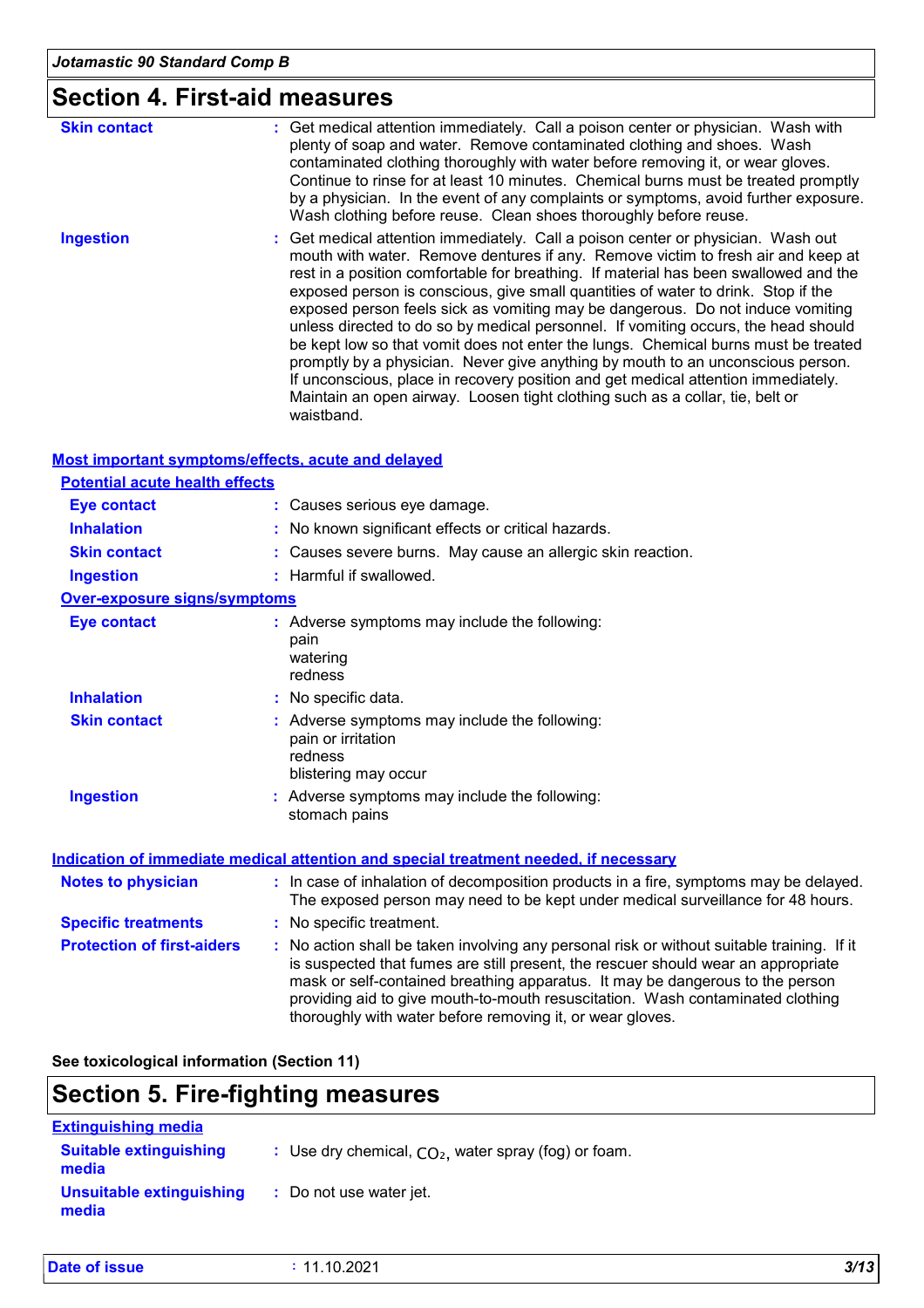### **Section 5. Fire-fighting measures**

| <b>Specific hazards arising</b><br>from the chemical     | : Flammable liquid and vapor. Runoff to sewer may create fire or explosion hazard.<br>In a fire or if heated, a pressure increase will occur and the container may burst, with<br>the risk of a subsequent explosion. This material is toxic to aquatic life with long<br>lasting effects. Fire water contaminated with this material must be contained and<br>prevented from being discharged to any waterway, sewer or drain. |
|----------------------------------------------------------|---------------------------------------------------------------------------------------------------------------------------------------------------------------------------------------------------------------------------------------------------------------------------------------------------------------------------------------------------------------------------------------------------------------------------------|
| <b>Hazardous thermal</b><br>decomposition products       | : Decomposition products may include the following materials:<br>carbon dioxide<br>carbon monoxide<br>nitrogen oxides                                                                                                                                                                                                                                                                                                           |
| <b>Special protective actions</b><br>for fire-fighters   | : Promptly isolate the scene by removing all persons from the vicinity of the incident if<br>there is a fire. No action shall be taken involving any personal risk or without<br>suitable training. Move containers from fire area if this can be done without risk.<br>Use water spray to keep fire-exposed containers cool.                                                                                                   |
| <b>Special protective</b><br>equipment for fire-fighters | : Fire-fighters should wear appropriate protective equipment and self-contained<br>breathing apparatus (SCBA) with a full face-piece operated in positive pressure<br>mode.                                                                                                                                                                                                                                                     |

### **Section 6. Accidental release measures**

|                                                              | <b>Personal precautions, protective equipment and emergency procedures</b>                                                                                                                                                                                                                                                                                                                                                                                                                     |  |  |  |
|--------------------------------------------------------------|------------------------------------------------------------------------------------------------------------------------------------------------------------------------------------------------------------------------------------------------------------------------------------------------------------------------------------------------------------------------------------------------------------------------------------------------------------------------------------------------|--|--|--|
| For non-emergency<br>personnel                               | : No action shall be taken involving any personal risk or without suitable training.<br>Evacuate surrounding areas. Keep unnecessary and unprotected personnel from<br>entering. Do not touch or walk through spilled material. Shut off all ignition sources.<br>No flares, smoking or flames in hazard area. Do not breathe vapor or mist. Provide<br>adequate ventilation. Wear appropriate respirator when ventilation is inadequate.<br>Put on appropriate personal protective equipment. |  |  |  |
| For emergency responders                                     | : If specialized clothing is required to deal with the spillage, take note of any<br>information in Section 8 on suitable and unsuitable materials. See also the<br>information in "For non-emergency personnel".                                                                                                                                                                                                                                                                              |  |  |  |
| <b>Environmental precautions</b>                             | : Avoid dispersal of spilled material and runoff and contact with soil, waterways,<br>drains and sewers. Inform the relevant authorities if the product has caused<br>environmental pollution (sewers, waterways, soil or air). Water polluting material.<br>May be harmful to the environment if released in large quantities. Collect spillage.                                                                                                                                              |  |  |  |
| <b>Methods and materials for containment and cleaning up</b> |                                                                                                                                                                                                                                                                                                                                                                                                                                                                                                |  |  |  |
| <b>Small spill</b>                                           | : Stop leak if without risk. Move containers from spill area. Use spark-proof tools and<br>explosion-proof equipment. Dilute with water and mop up if water-soluble.<br>Alternatively, or if water-insoluble, absorb with an inert dry material and place in an<br>appropriate waste disposal container. Dispose of via a licensed waste disposal<br>contractor.                                                                                                                               |  |  |  |
| <b>Large spill</b>                                           | : Stop leak if without risk. Move containers from spill area. Use spark-proof tools and                                                                                                                                                                                                                                                                                                                                                                                                        |  |  |  |

explosion-proof equipment. Approach release from upwind. Prevent entry into sewers, water courses, basements or confined areas. Wash spillages into an effluent treatment plant or proceed as follows. Contain and collect spillage with noncombustible, absorbent material e.g. sand, earth, vermiculite or diatomaceous earth and place in container for disposal according to local regulations (see Section 13). Dispose of via a licensed waste disposal contractor. Contaminated absorbent material may pose the same hazard as the spilled product. Note: see Section 1 for emergency contact information and Section 13 for waste disposal.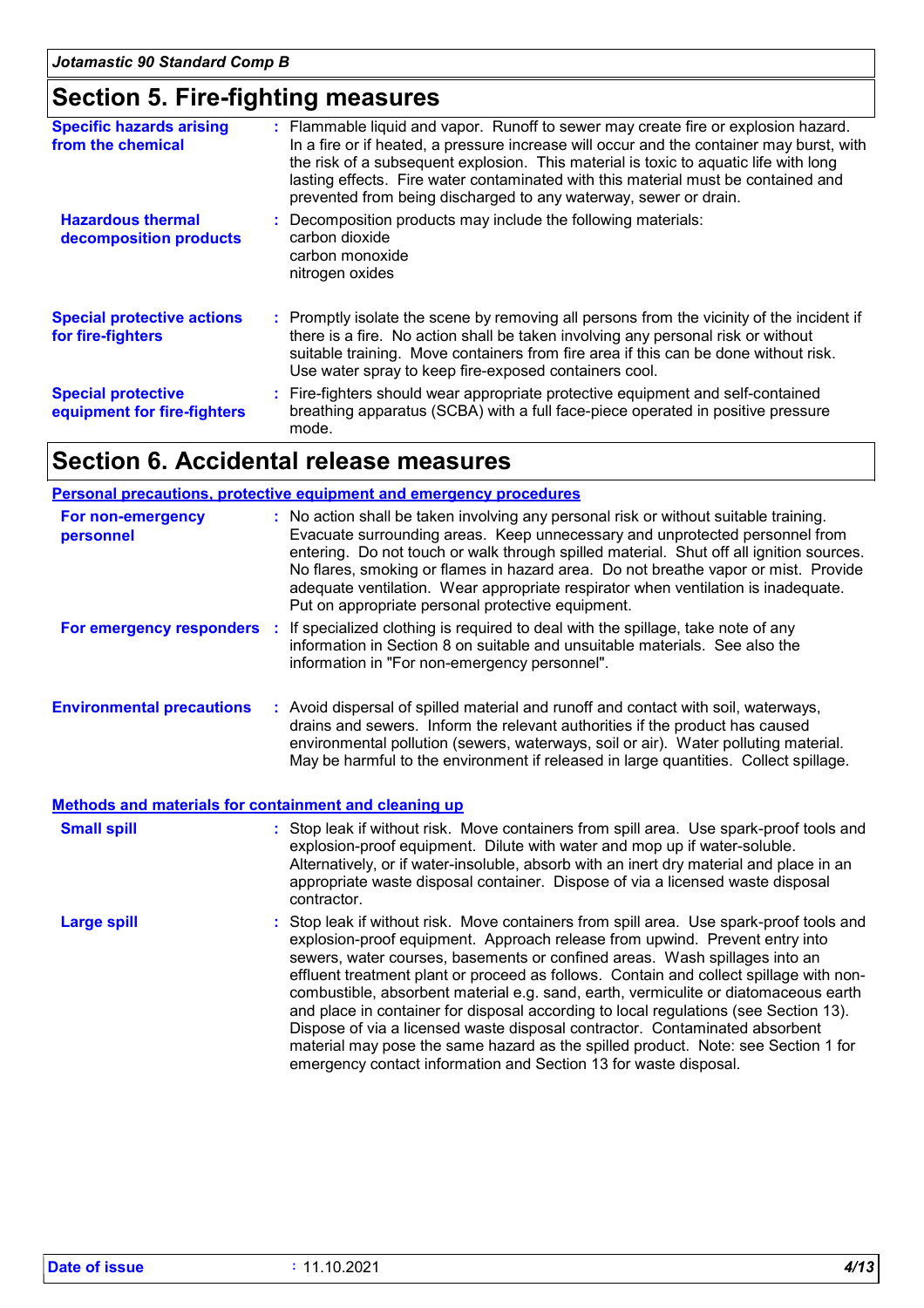# **Section 7. Handling and storage**

| <b>Precautions for safe handling</b>                                      |                                                                                                                                                                                                                                                                                                                                                                                                                                                                                                                                                                                                                                                                                                                                                                                                                                                                                                                                                                                                                                                                                                                                                                         |
|---------------------------------------------------------------------------|-------------------------------------------------------------------------------------------------------------------------------------------------------------------------------------------------------------------------------------------------------------------------------------------------------------------------------------------------------------------------------------------------------------------------------------------------------------------------------------------------------------------------------------------------------------------------------------------------------------------------------------------------------------------------------------------------------------------------------------------------------------------------------------------------------------------------------------------------------------------------------------------------------------------------------------------------------------------------------------------------------------------------------------------------------------------------------------------------------------------------------------------------------------------------|
| <b>Protective measures</b>                                                | : Put on appropriate personal protective equipment (see Section 8). Persons with a<br>history of skin sensitization problems should not be employed in any process in<br>which this product is used. Avoid exposure - obtain special instructions before use.<br>Do not handle until all safety precautions have been read and understood. Do not<br>get in eyes or on skin or clothing. Do not breathe vapor or mist. Do not ingest.<br>Avoid release to the environment. Use only with adequate ventilation. Wear<br>appropriate respirator when ventilation is inadequate. Do not enter storage areas<br>and confined spaces unless adequately ventilated. Keep in the original container or<br>an approved alternative made from a compatible material, kept tightly closed when<br>not in use. Store and use away from heat, sparks, open flame or any other ignition<br>source. Use explosion-proof electrical (ventilating, lighting and material handling)<br>equipment. Use only non-sparking tools. Take precautionary measures against<br>electrostatic discharges. Empty containers retain product residue and can be<br>hazardous. Do not reuse container. |
| <b>Advice on general</b><br>occupational hygiene                          | Eating, drinking and smoking should be prohibited in areas where this material is<br>handled, stored and processed. Workers should wash hands and face before<br>eating, drinking and smoking. Remove contaminated clothing and protective<br>equipment before entering eating areas. See also Section 8 for additional<br>information on hygiene measures.                                                                                                                                                                                                                                                                                                                                                                                                                                                                                                                                                                                                                                                                                                                                                                                                             |
| <b>Conditions for safe storage,</b><br>including any<br>incompatibilities | Store in accordance with local regulations. Store in a segregated and approved<br>area. Store in original container protected from direct sunlight in a dry, cool and well-<br>ventilated area, away from incompatible materials (see Section 10) and food and<br>drink. Store locked up. Eliminate all ignition sources. Separate from oxidizing<br>materials. Keep container tightly closed and sealed until ready for use. Containers<br>that have been opened must be carefully resealed and kept upright to prevent<br>leakage. Do not store in unlabeled containers. Use appropriate containment to<br>avoid environmental contamination. See Section 10 for incompatible materials<br>before handling or use.                                                                                                                                                                                                                                                                                                                                                                                                                                                    |
|                                                                           |                                                                                                                                                                                                                                                                                                                                                                                                                                                                                                                                                                                                                                                                                                                                                                                                                                                                                                                                                                                                                                                                                                                                                                         |

# **Section 8. Exposure controls/personal protection**

#### **Control parameters**

**Occupational exposure limits**

| <b>Ingredient name</b> | <b>Exposure limits</b>                                                                                                                                                                                                                                                                                                                                                                                                                                                                                                                                                                                                                                                    |
|------------------------|---------------------------------------------------------------------------------------------------------------------------------------------------------------------------------------------------------------------------------------------------------------------------------------------------------------------------------------------------------------------------------------------------------------------------------------------------------------------------------------------------------------------------------------------------------------------------------------------------------------------------------------------------------------------------|
| Ethylbenzene           | CA Alberta Provincial (Canada, 6/2018).<br>8 hrs OEL: 100 ppm 8 hours.<br>8 hrs OEL: 434 mg/m <sup>3</sup> 8 hours.<br>15 min OEL: 543 mg/m <sup>3</sup> 15 minutes.<br>15 min OEL: 125 ppm 15 minutes.<br><b>CA British Columbia Provincial (Canada,</b><br>$1/2021$ ).<br>TWA: 20 ppm 8 hours.<br>CA Ontario Provincial (Canada, 6/2019).<br>TWA: 20 ppm 8 hours.<br>CA Quebec Provincial (Canada, 7/2019).<br>TWAEV: 100 ppm 8 hours.<br>TWAEV: 434 mg/m <sup>3</sup> 8 hours.<br>STEV: 125 ppm 15 minutes.<br>STEV: 543 mg/m <sup>3</sup> 15 minutes.<br><b>CA Saskatchewan Provincial (Canada,</b><br>7/2013).<br>STEL: 125 ppm 15 minutes.<br>TWA: 100 ppm 8 hours. |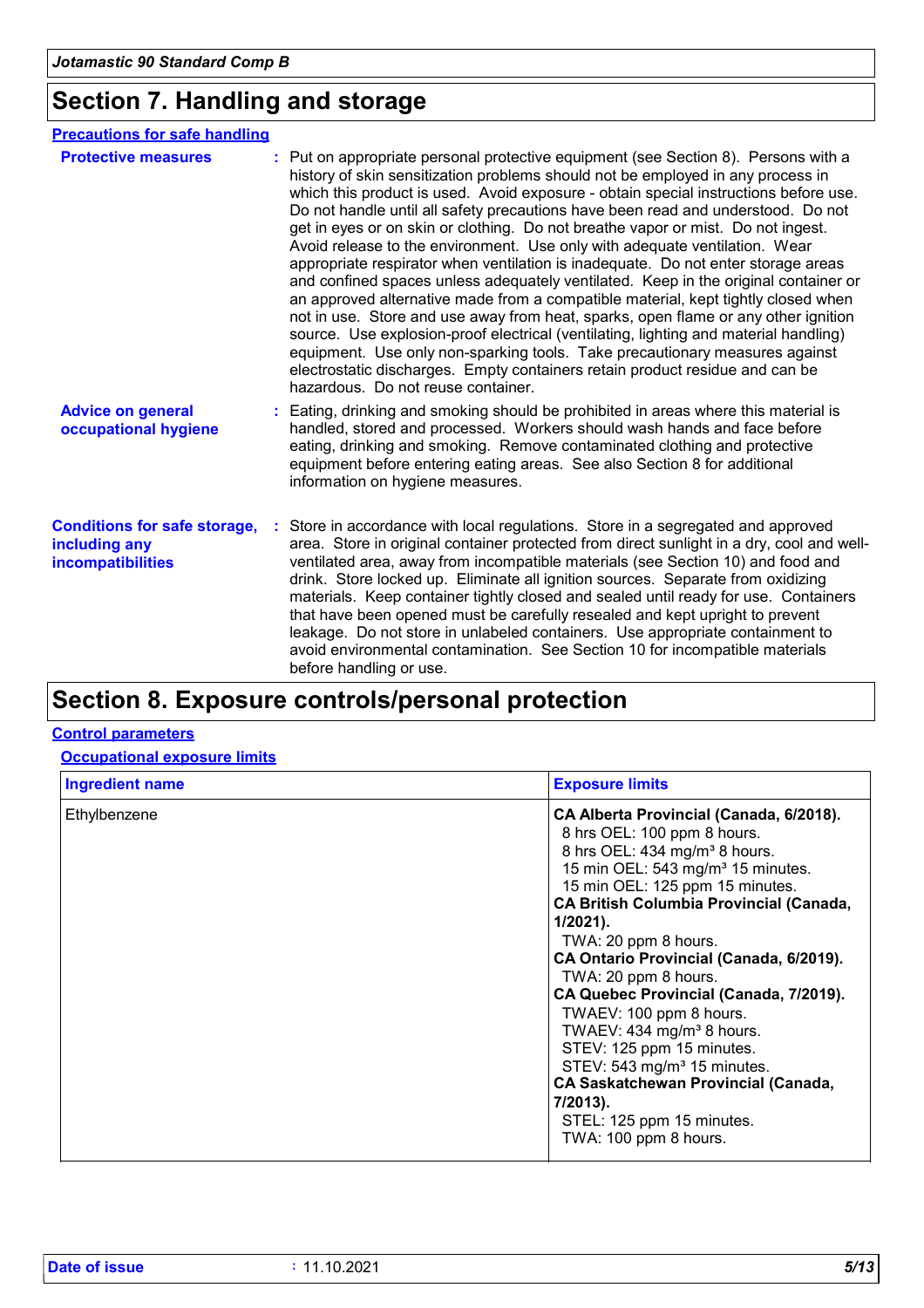# **Section 8. Exposure controls/personal protection**

| <b>Appropriate engineering</b><br>controls       | : Use only with adequate ventilation. Use process enclosures, local exhaust<br>ventilation or other engineering controls to keep worker exposure to airborne<br>contaminants below any recommended or statutory limits. The engineering controls<br>also need to keep gas, vapor or dust concentrations below any lower explosive<br>limits. Use explosion-proof ventilation equipment.                                                                                                                                                                                                                                                                                                                                                    |  |  |  |
|--------------------------------------------------|--------------------------------------------------------------------------------------------------------------------------------------------------------------------------------------------------------------------------------------------------------------------------------------------------------------------------------------------------------------------------------------------------------------------------------------------------------------------------------------------------------------------------------------------------------------------------------------------------------------------------------------------------------------------------------------------------------------------------------------------|--|--|--|
| <b>Environmental exposure</b><br><b>controls</b> | Emissions from ventilation or work process equipment should be checked to ensure<br>they comply with the requirements of environmental protection legislation. In some<br>cases, fume scrubbers, filters or engineering modifications to the process<br>equipment will be necessary to reduce emissions to acceptable levels.                                                                                                                                                                                                                                                                                                                                                                                                              |  |  |  |
| <b>Individual protection measures</b>            |                                                                                                                                                                                                                                                                                                                                                                                                                                                                                                                                                                                                                                                                                                                                            |  |  |  |
| <b>Hygiene measures</b>                          | : Wash hands, forearms and face thoroughly after handling chemical products, before<br>eating, smoking and using the lavatory and at the end of the working period.<br>Appropriate techniques should be used to remove potentially contaminated clothing.<br>Contaminated work clothing should not be allowed out of the workplace. Wash<br>contaminated clothing before reusing. Ensure that eyewash stations and safety<br>showers are close to the workstation location.                                                                                                                                                                                                                                                                |  |  |  |
| <b>Eye/face protection</b>                       | : Safety eyewear complying with an approved standard should be used when a risk<br>assessment indicates this is necessary to avoid exposure to liquid splashes, mists,<br>gases or dusts. If contact is possible, the following protection should be worn,<br>unless the assessment indicates a higher degree of protection: chemical splash<br>goggles and/or face shield. If inhalation hazards exist, a full-face respirator may be<br>required instead.                                                                                                                                                                                                                                                                                |  |  |  |
| <b>Skin protection</b>                           |                                                                                                                                                                                                                                                                                                                                                                                                                                                                                                                                                                                                                                                                                                                                            |  |  |  |
| <b>Hand protection</b>                           | : Chemical-resistant, impervious gloves complying with an approved standard should<br>be worn at all times when handling chemical products if a risk assessment indicates<br>this is necessary. Considering the parameters specified by the glove manufacturer,<br>check during use that the gloves are still retaining their protective properties. It<br>should be noted that the time to breakthrough for any glove material may be<br>different for different glove manufacturers. In the case of mixtures, consisting of<br>several substances, the protection time of the gloves cannot be accurately<br>estimated.<br>There is no one glove material or combination of materials that will give unlimited                           |  |  |  |
|                                                  | resistance to any individual or combination of chemicals.<br>The breakthrough time must be greater than the end use time of the product.<br>The instructions and information provided by the glove manufacturer on use,<br>storage, maintenance and replacement must be followed.<br>Gloves should be replaced regularly and if there is any sign of damage to the glove<br>material.<br>Always ensure that gloves are free from defects and that they are stored and used<br>correctly.<br>The performance or effectiveness of the glove may be reduced by physical/chemical<br>damage and poor maintenance.<br>Barrier creams may help to protect the exposed areas of the skin but should not be<br>applied once exposure has occurred. |  |  |  |
|                                                  | Wear suitable gloves tested to EN374.<br>May be used, gloves(breakthrough time) 4 - 8 hours: PVC, neoprene<br>Recommended, gloves(breakthrough time) > 8 hours: 4H, Teflon, fluor rubber,<br>Viton®, polyvinyl alcohol (PVA), nitrile rubber, butyl rubber                                                                                                                                                                                                                                                                                                                                                                                                                                                                                 |  |  |  |
| <b>Body protection</b>                           | Personal protective equipment for the body should be selected based on the task<br>being performed and the risks involved and should be approved by a specialist<br>before handling this product. When there is a risk of ignition from static electricity,<br>wear anti-static protective clothing. For the greatest protection from static<br>discharges, clothing should include anti-static overalls, boots and gloves.                                                                                                                                                                                                                                                                                                                |  |  |  |
| <b>Other skin protection</b>                     | : Appropriate footwear and any additional skin protection measures should be<br>selected based on the task being performed and the risks involved and should be<br>approved by a specialist before handling this product.                                                                                                                                                                                                                                                                                                                                                                                                                                                                                                                  |  |  |  |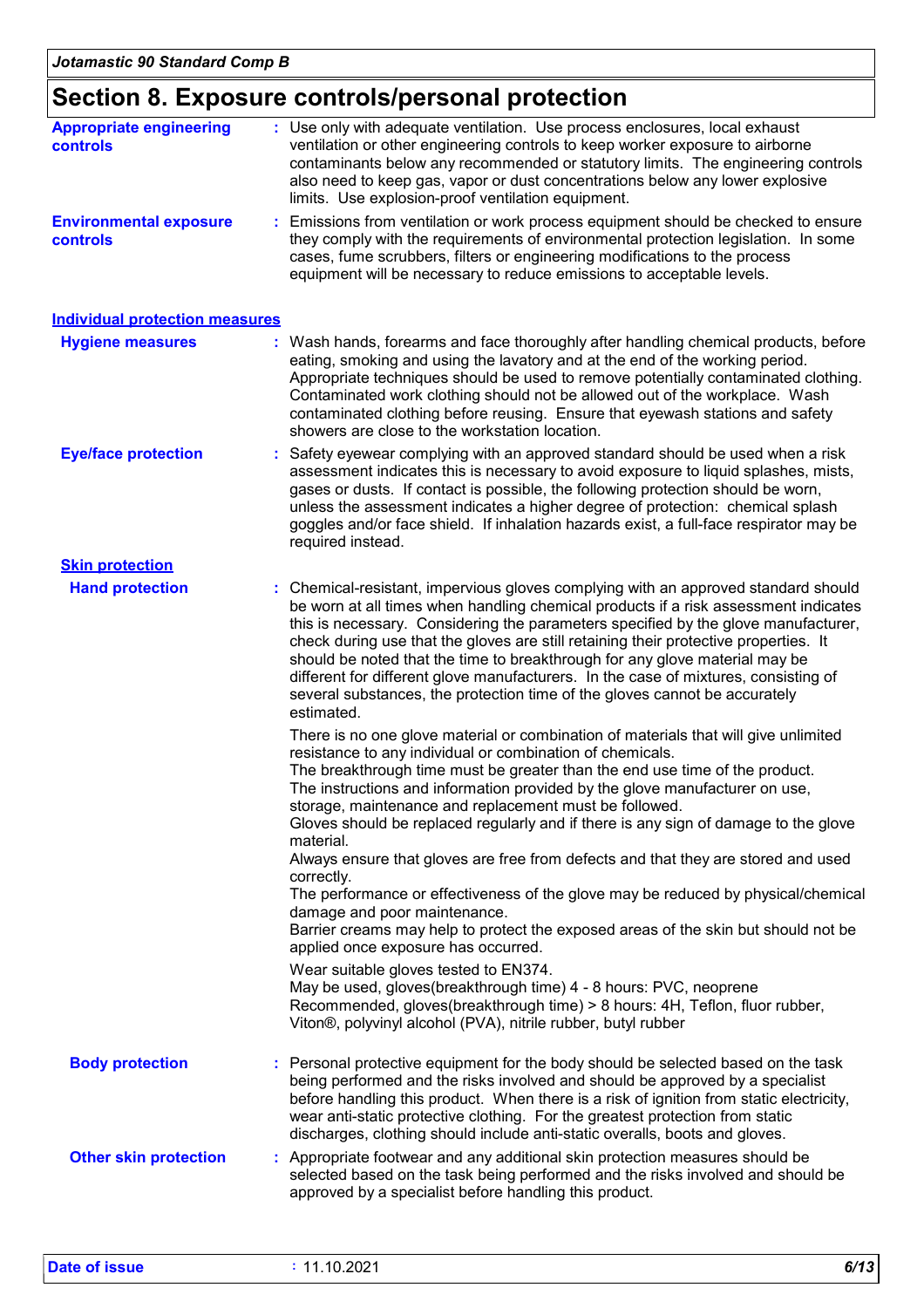### **Section 8. Exposure controls/personal protection**

| <b>Respiratory protection</b> |  |
|-------------------------------|--|
|-------------------------------|--|

**Respiratory protection :** Based on the hazard and potential for exposure, select a respirator that meets the appropriate standard or certification. Respirators must be used according to a respiratory protection program to ensure proper fitting, training, and other important aspects of use.

### **Section 9. Physical and chemical properties**

| <b>Appearance</b>                                 |                                                                                                      |
|---------------------------------------------------|------------------------------------------------------------------------------------------------------|
| <b>Physical state</b>                             | : Liquid.                                                                                            |
| <b>Color</b>                                      | : Colorless.                                                                                         |
| <b>Odor</b>                                       | : Characteristic.                                                                                    |
| <b>Odor threshold</b>                             | : Not available.                                                                                     |
| pH                                                | : Not applicable.                                                                                    |
| <b>Melting point</b>                              | : Not available.                                                                                     |
| <b>Boiling point</b>                              | Lowest known value: 136.1°C (277°F) (ethylbenzene). Weighted average: 228.19°C<br>$(442.7^{\circ}F)$ |
| <b>Flash point</b>                                | : Closed cup: $39^{\circ}$ C (102.2 $^{\circ}$ F)                                                    |
| <b>Evaporation rate</b>                           | : Not available.                                                                                     |
| <b>Flammability (solid, gas)</b>                  | : Not available.                                                                                     |
| Lower and upper explosive<br>(flammable) limits   | : Not available.                                                                                     |
| <b>Vapor pressure</b>                             | : Not available.                                                                                     |
| <b>Vapor density</b>                              | : Not available.                                                                                     |
| <b>Relative density</b>                           | : $1.01$ g/cm <sup>3</sup><br>8.43 pounds/gallon                                                     |
| <b>Solubility</b>                                 | : Insoluble in the following materials: cold water and hot water.                                    |
| <b>Partition coefficient: n-</b><br>octanol/water | : Not available.                                                                                     |
| <b>Auto-ignition temperature</b>                  | : Not available.                                                                                     |
| <b>Decomposition temperature</b>                  | : Not available.                                                                                     |
| <b>Viscosity</b>                                  | : Kinematic (40°C (104°F)): >0.205 cm <sup>2</sup> /s (>20.5 cSt)                                    |

### **Section 10. Stability and reactivity**

| <b>Reactivity</b>                            | : No specific test data related to reactivity available for this product or its ingredients.                                                                                 |
|----------------------------------------------|------------------------------------------------------------------------------------------------------------------------------------------------------------------------------|
| <b>Chemical stability</b>                    | : The product is stable.                                                                                                                                                     |
| <b>Possibility of hazardous</b><br>reactions | : Under normal conditions of storage and use, hazardous reactions will not occur.                                                                                            |
| <b>Conditions to avoid</b>                   | : Avoid all possible sources of ignition (spark or flame). Do not pressurize, cut, weld,<br>braze, solder, drill, grind or expose containers to heat or sources of ignition. |
| <b>Incompatible materials</b>                | : Reactive or incompatible with the following materials:<br>oxidizing materials                                                                                              |
| <b>Hazardous decomposition</b><br>products   | : Under normal conditions of storage and use, hazardous decomposition products<br>should not be produced.                                                                    |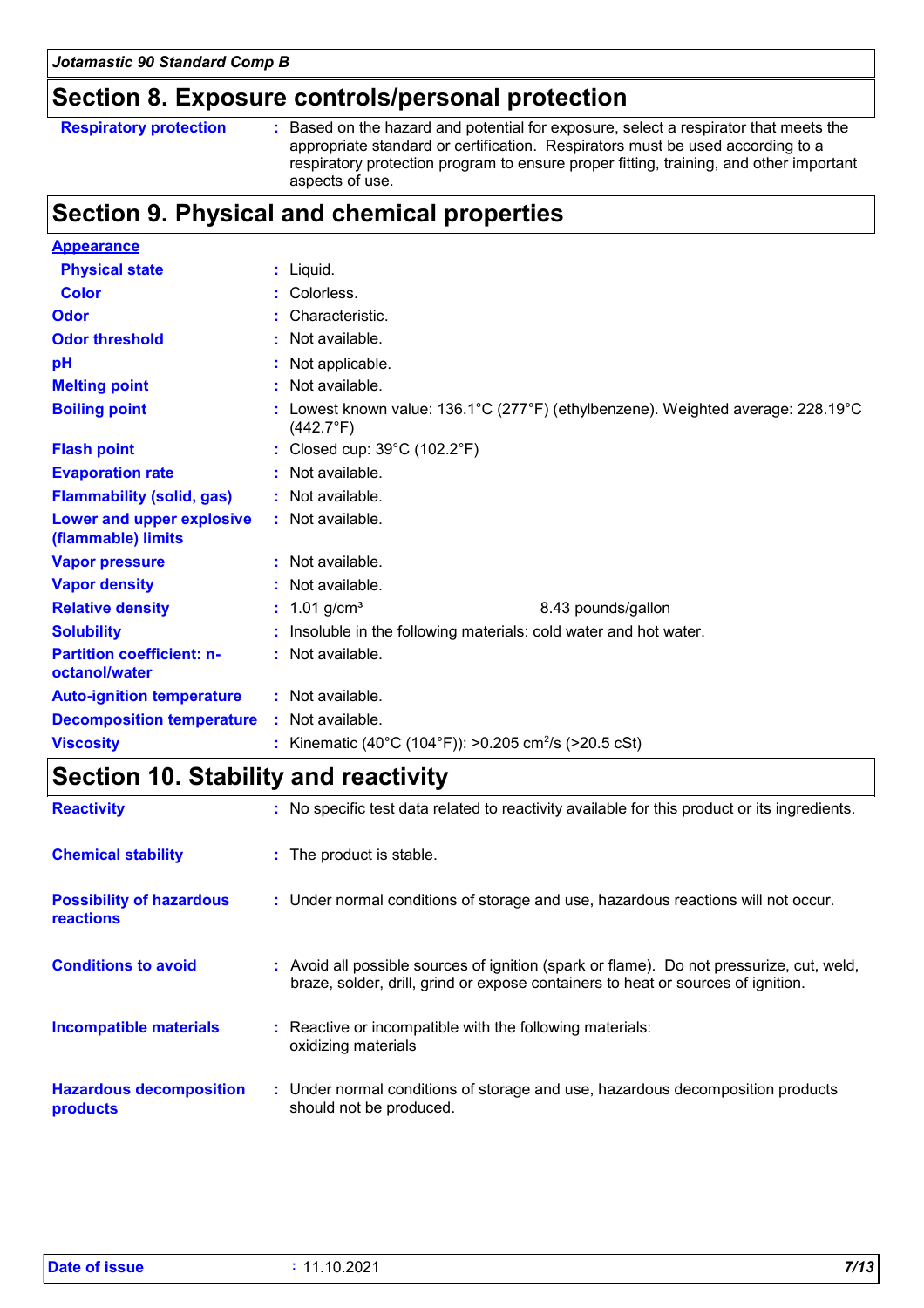# **Section 11. Toxicological information**

#### **Information on toxicological effects**

**Acute toxicity**

| <b>Product/ingredient name</b>                   | <b>Result</b>                                            | <b>Species</b>              | <b>Dose</b>                            | <b>Exposure</b> |
|--------------------------------------------------|----------------------------------------------------------|-----------------------------|----------------------------------------|-----------------|
| 3-aminomethyl-<br>3,5,5-trimethylcyclohexylamine | LD50 Oral                                                | Rat                         | 1030 mg/kg                             |                 |
| Phenol, styrenated                               | LD50 Dermal<br>LD50 Oral                                 | Rabbit<br>Rat               | >5010 mg/kg<br>2500 mg/kg              |                 |
| Ethylbenzene                                     | <b>LC50 Inhalation Vapor</b><br>LD50 Dermal<br>LD50 Oral | Rat - Male<br>Rabbit<br>Rat | 17.8 mg/l<br>>5000 mg/kg<br>3500 mg/kg | 4 hours         |

#### **Irritation/Corrosion**

| <b>Product/ingredient name</b> | <b>Result</b>        | <b>Species</b> | <b>Score</b> | <b>Exposure</b> | <b>Observation</b> |
|--------------------------------|----------------------|----------------|--------------|-----------------|--------------------|
| aminepoxyadduct                | Eyes - Irritant      | Mammal -       |              |                 |                    |
|                                |                      | species        |              |                 |                    |
|                                |                      | unspecified    |              |                 |                    |
| Phenol, methylstyrenated       | Skin - Mild irritant | Mammal -       |              |                 |                    |
|                                |                      | species        |              |                 |                    |
|                                |                      | unspecified    |              |                 |                    |
| Phenol, styrenated             | Eyes - Mild irritant | Rabbit         |              | 0.1 Mililiters  |                    |
|                                | Skin - Mild irritant | Rabbit         |              | 10.5 Mililiters |                    |
|                                | Skin - Mild irritant | Mammal -       |              |                 |                    |
|                                |                      | species        |              |                 |                    |
|                                |                      | unspecified    |              |                 |                    |

#### **Sensitization**

| <b>Product/ingredient name</b>                   | <b>Route of</b><br>exposure | <b>Species</b>                  | <b>Result</b> |
|--------------------------------------------------|-----------------------------|---------------------------------|---------------|
| aminepoxyadduct                                  | skin                        | Mammal - species<br>unspecified | Sensitizing   |
| hydrocarbons,<br>C9-unsaturated, polymerized     | skin                        | Mammal - species<br>unspecified | Sensitizing   |
| 3-aminomethyl-<br>3,5,5-trimethylcyclohexylamine | skin                        | Mammal - species<br>unspecified | Sensitizing   |
| Phenol, methylstyrenated                         | skin                        | Mammal - species<br>unspecified | Sensitizing   |
| Phenol, styrenated                               | skin                        | Mammal - species<br>unspecified | Sensitizing   |

#### **Mutagenicity**

Not available.

#### **Carcinogenicity**

Not available.

#### **Reproductive toxicity**

Not available.

#### **Teratogenicity**

Not available.

#### **Specific target organ toxicity (single exposure)** Not available.

### **Specific target organ toxicity (repeated exposure)**

Not available.

#### **Aspiration hazard**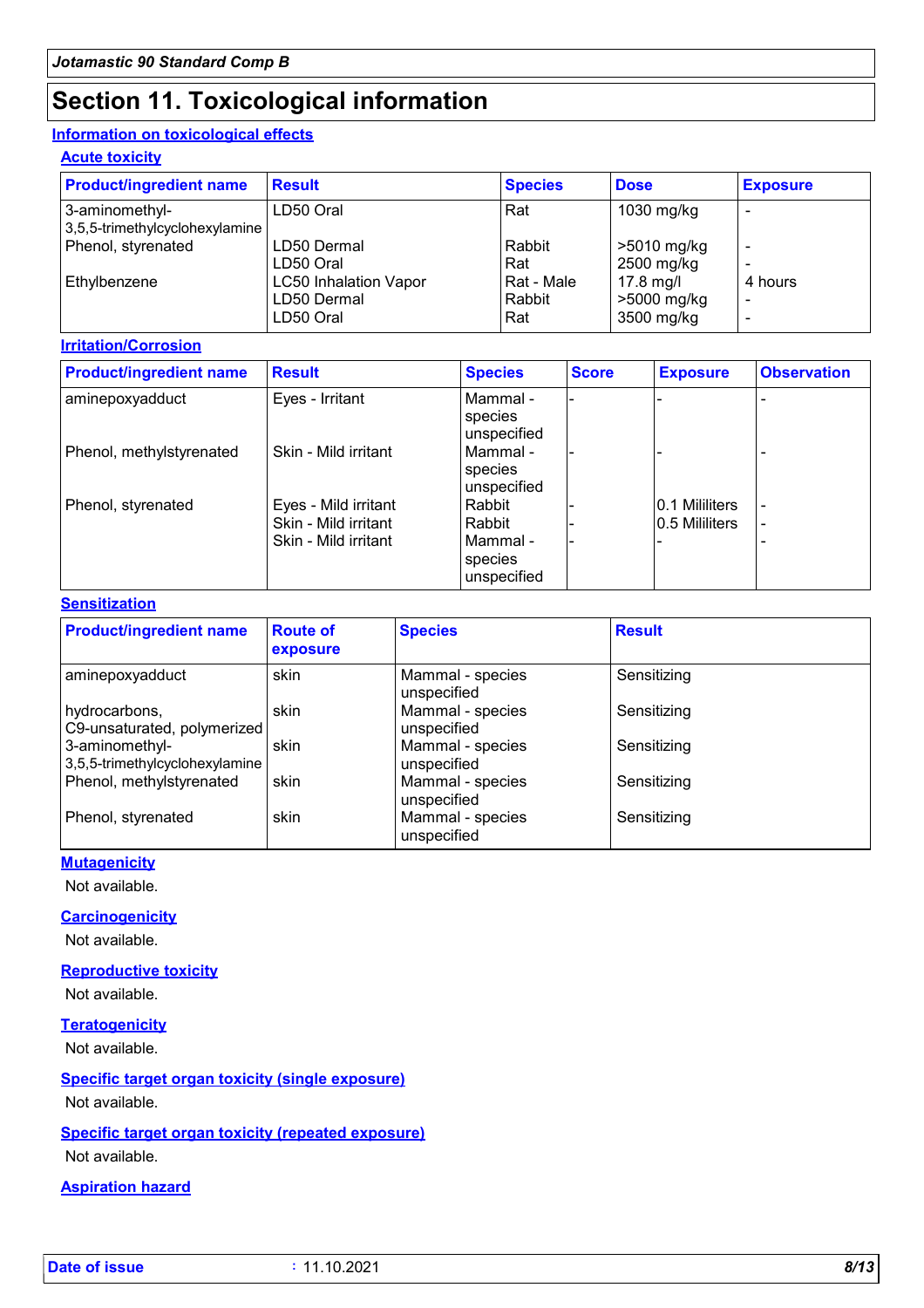# **Section 11. Toxicological information**

| <b>Name</b>  | Result                         |
|--------------|--------------------------------|
| Ethylbenzene | ASPIRATION HAZARD - Category 1 |

| <b>Information on the likely</b><br>routes of exposure | : Not available.                                                                                         |
|--------------------------------------------------------|----------------------------------------------------------------------------------------------------------|
| <b>Potential acute health effects</b>                  |                                                                                                          |
| <b>Eye contact</b>                                     | : Causes serious eye damage.                                                                             |
| <b>Inhalation</b>                                      | : No known significant effects or critical hazards.                                                      |
| <b>Skin contact</b>                                    | : Causes severe burns. May cause an allergic skin reaction.                                              |
| <b>Ingestion</b>                                       | : Harmful if swallowed.                                                                                  |
|                                                        | <b>Symptoms related to the physical, chemical and toxicological characteristics</b>                      |
| Eye contact                                            | : Adverse symptoms may include the following:<br>pain<br>watering<br>redness                             |
| <b>Inhalation</b>                                      | : No specific data.                                                                                      |
| <b>Skin contact</b>                                    | : Adverse symptoms may include the following:<br>pain or irritation<br>redness<br>blistering may occur   |
| <b>Ingestion</b>                                       | : Adverse symptoms may include the following:<br>stomach pains                                           |
|                                                        | Delayed and immediate effects and also chronic effects from short and long term exposure                 |
| <b>Short term exposure</b>                             |                                                                                                          |
| <b>Potential immediate</b><br>effects                  | : Not available.                                                                                         |
| <b>Potential delayed effects</b>                       | : Not available.                                                                                         |
| <b>Long term exposure</b>                              |                                                                                                          |
| <b>Potential immediate</b><br>effects                  | : Not available.                                                                                         |
| <b>Potential delayed effects</b>                       | : Not available.                                                                                         |
| <b>Potential chronic health effects</b>                |                                                                                                          |
| Not available.                                         |                                                                                                          |
| <b>General</b>                                         | : Once sensitized, a severe allergic reaction may occur when subsequently exposed<br>to very low levels. |
| <b>Carcinogenicity</b>                                 | : Suspected of causing cancer. Risk of cancer depends on duration and level of<br>exposure.              |
| <b>Mutagenicity</b>                                    | : No known significant effects or critical hazards.                                                      |

- **Teratogenicity :** No known significant effects or critical hazards.
- **Developmental effects :** No known significant effects or critical hazards.
- **Fertility effects :** No known significant effects or critical hazards.

#### **Numerical measures of toxicity**

#### **Acute toxicity estimates**

| <b>Route</b>        | <b>ATE value</b> |
|---------------------|------------------|
| Oral                | 1110.96 mg/kg    |
| Dermal              | 5340.58 mg/kg    |
| Inhalation (vapors) | 43.54 mg/l       |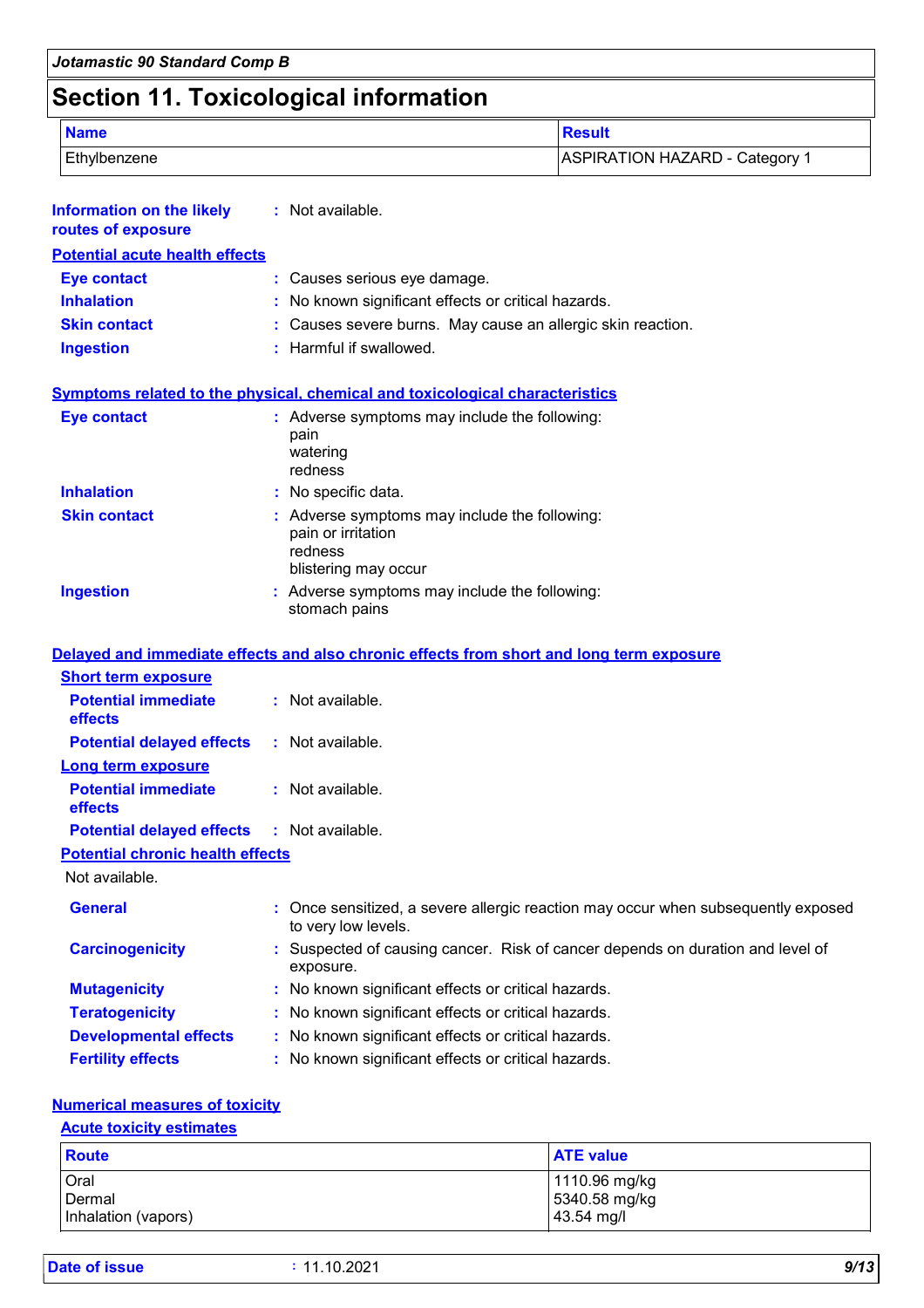## **Section 11. Toxicological information**

### **Section 12. Ecological information**

#### **Toxicity**

| <b>Product/ingredient name</b> | <b>Result</b>                      | <b>Species</b>               | <b>Exposure</b> |
|--------------------------------|------------------------------------|------------------------------|-----------------|
| aminepoxyadduct                | Acute EC50 8.1 mg/l                | Algae - Pseudokirchneriella  | 72 hours        |
|                                |                                    | subcapitata                  |                 |
|                                | Acute EC50 5.7 mg/l                | Daphnia - Daphnia magna      | 48 hours        |
|                                | Acute LC50 7.9 mg/l                | Fish - Oncorhynchus Mykiss   | 96 hours        |
| 3-aminomethyl-                 | Acute EC50 17.4 to 21.5 mg/l Fresh | Daphnia - Daphnia magna      | 48 hours        |
| 3,5,5-trimethylcyclohexylamine | water                              |                              |                 |
|                                | Acute IC50 37 mg/l                 | Algae                        | 72 hours        |
| Phenol, styrenated             | Acute EC50 100 mg/l                | Algae                        | 72 hours        |
|                                | Acute EC50 54 mg/l                 | Daphnia                      | 48 hours        |
|                                | Acute LC50 25.8 mg/l               | Fish                         | 96 hours        |
| Ethylbenzene                   | Acute EC50 7700 µg/l Marine water  | Algae - Skeletonema costatum | 96 hours        |
|                                | Acute EC50 2.93 mg/l               | Daphnia                      | 48 hours        |
|                                | Acute LC50 4.2 mg/l                | Fish                         | 96 hours        |

#### **Persistence and degradability**

| <b>Product/ingredient name</b>                                         | Test                     | <b>Result</b>               |                   | <b>Dose</b> | <b>Inoculum</b>            |
|------------------------------------------------------------------------|--------------------------|-----------------------------|-------------------|-------------|----------------------------|
| aminepoxyadduct                                                        |                          | 0 % - Not readily - 28 days |                   |             |                            |
| <b>Product/ingredient name</b>                                         | <b>Aquatic half-life</b> |                             | <b>Photolysis</b> |             | <b>Biodegradability</b>    |
| aminepoxyadduct<br>3-aminomethyl-<br>$3,5,5$ -trimethylcyclohexylamine |                          |                             |                   |             | Not readily<br>Not readily |
| Ethylbenzene                                                           |                          |                             |                   |             | <b>Readily</b>             |

#### **Bioaccumulative potential**

| <b>Product/ingredient name</b> | $LogP_{ow}$ | <b>BCF</b> | <b>Potential</b> |
|--------------------------------|-------------|------------|------------------|
| hydrocarbons,                  | 3.627       |            | low              |
| C9-unsaturated, polymerized    |             |            |                  |
| 3-aminomethyl-                 | 0.99        |            | low              |
| 3,5,5-trimethylcyclohexylamine |             |            |                  |
| Phenol, methylstyrenated       | 3.627       |            | low              |
| Ethylbenzene                   | 3.6         |            | low              |

#### **Mobility in soil**

**Soil/water partition**  coefficient (K<sub>oc</sub>)

**:** Not available.

**Other adverse effects** : No known significant effects or critical hazards.

### **Section 13. Disposal considerations**

| <b>Disposal methods</b> | : The generation of waste should be avoided or minimized wherever possible.<br>Disposal of this product, solutions and any by-products should at all times comply<br>with the requirements of environmental protection and waste disposal legislation<br>and any regional local authority requirements. Dispose of surplus and non-<br>recyclable products via a licensed waste disposal contractor. Waste should not be<br>disposed of untreated to the sewer unless fully compliant with the requirements of<br>all authorities with jurisdiction. Waste packaging should be recycled. Incineration or<br>landfill should only be considered when recycling is not feasible. This material and<br>its container must be disposed of in a safe way. Care should be taken when |
|-------------------------|--------------------------------------------------------------------------------------------------------------------------------------------------------------------------------------------------------------------------------------------------------------------------------------------------------------------------------------------------------------------------------------------------------------------------------------------------------------------------------------------------------------------------------------------------------------------------------------------------------------------------------------------------------------------------------------------------------------------------------------------------------------------------------|
|                         |                                                                                                                                                                                                                                                                                                                                                                                                                                                                                                                                                                                                                                                                                                                                                                                |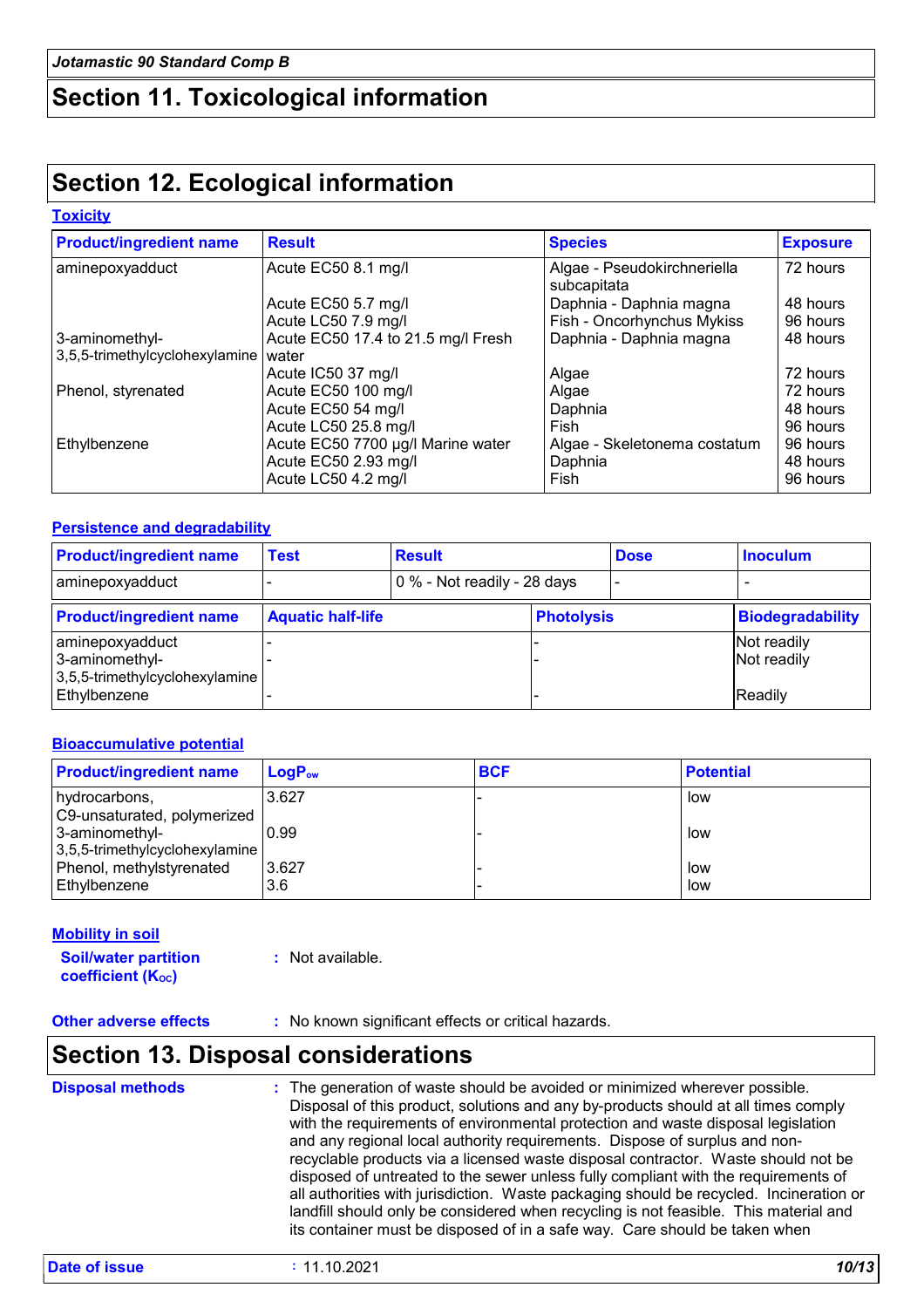# **Section 13. Disposal considerations**

handling emptied containers that have not been cleaned or rinsed out. Empty containers or liners may retain some product residues. Vapor from product residues may create a highly flammable or explosive atmosphere inside the container. Do not cut, weld or grind used containers unless they have been cleaned thoroughly internally. Avoid dispersal of spilled material and runoff and contact with soil, waterways, drains and sewers.

Do not allow to enter drains or watercourses. Material and/or container must be disposed of as hazardous waste.

#### **Section 14. Transport information** Paint related material, flammable, corrosive 3 (8) III Paint related material, flammable, corrosive 3 (8) III Paint related material, flammable, corrosive UN3469 3 (8) III UN3469 UN3469 **ADR/RID IMDG IATA UN number UN proper shipping name Transport hazard class(es) Packing group Environmental hazards** Yes. Yes. Yes. The environmentally hazardous substance mark is not required. **DOT Classification** UN3469 Paint related material, flammable, corrosive 3 (8) III Yes. **TDG Classification** UN3469 Paint related material, flammable, corrosive 3 (8) Yes. **Additional information**

| Auditional moderation     |                                                                                                                                                                                                                                                                                                                                                                                                                                                                                                           |
|---------------------------|-----------------------------------------------------------------------------------------------------------------------------------------------------------------------------------------------------------------------------------------------------------------------------------------------------------------------------------------------------------------------------------------------------------------------------------------------------------------------------------------------------------|
| <b>TDG Classification</b> | : Product classified as per the following sections of the Transportation of Dangerous<br>Goods Regulations: 2.18-2.19 (Class 3), 2.40-2.42 (Class 8), 2.7 (Marine pollutant<br>mark).<br>The marine pollutant mark is not required when transported by road or rail.                                                                                                                                                                                                                                      |
| <b>DOT Classification</b> | : This product is not regulated as a marine pollutant when transported on inland<br>waterways in sizes of ≤5 L or ≤5 kg or by road, rail, or inland air in non-bulk sizes,<br>provided the packagings meet the general provisions of §§ 173.24 and 173.24a.<br><b>Reportable quantity</b> 987.65 lbs / 448.4 kg [117.28 gal / 443.96 L]. Package sizes<br>shipped in quantities less than the product reportable quantity are not subject to the<br>RQ (reportable quantity) transportation requirements. |
| <b>ADR/RID</b>            | : Tunnel restriction code: (D/E)<br>Hazard identification number: 38                                                                                                                                                                                                                                                                                                                                                                                                                                      |
| <b>IMDG</b>               | : Emergency schedules (EmS): F-E, S-C<br>Marine pollutant: Yes.                                                                                                                                                                                                                                                                                                                                                                                                                                           |
| <b>IATA</b>               | : The environmentally hazardous substance mark may appear if required by other<br>transportation regulations.                                                                                                                                                                                                                                                                                                                                                                                             |
| <b>Marking</b>            | : The environmental hazardous / marine pollutant mark is only applicable for<br>packages containing more than 5 litres for liquids and 5 kg for solids.                                                                                                                                                                                                                                                                                                                                                   |
|                           |                                                                                                                                                                                                                                                                                                                                                                                                                                                                                                           |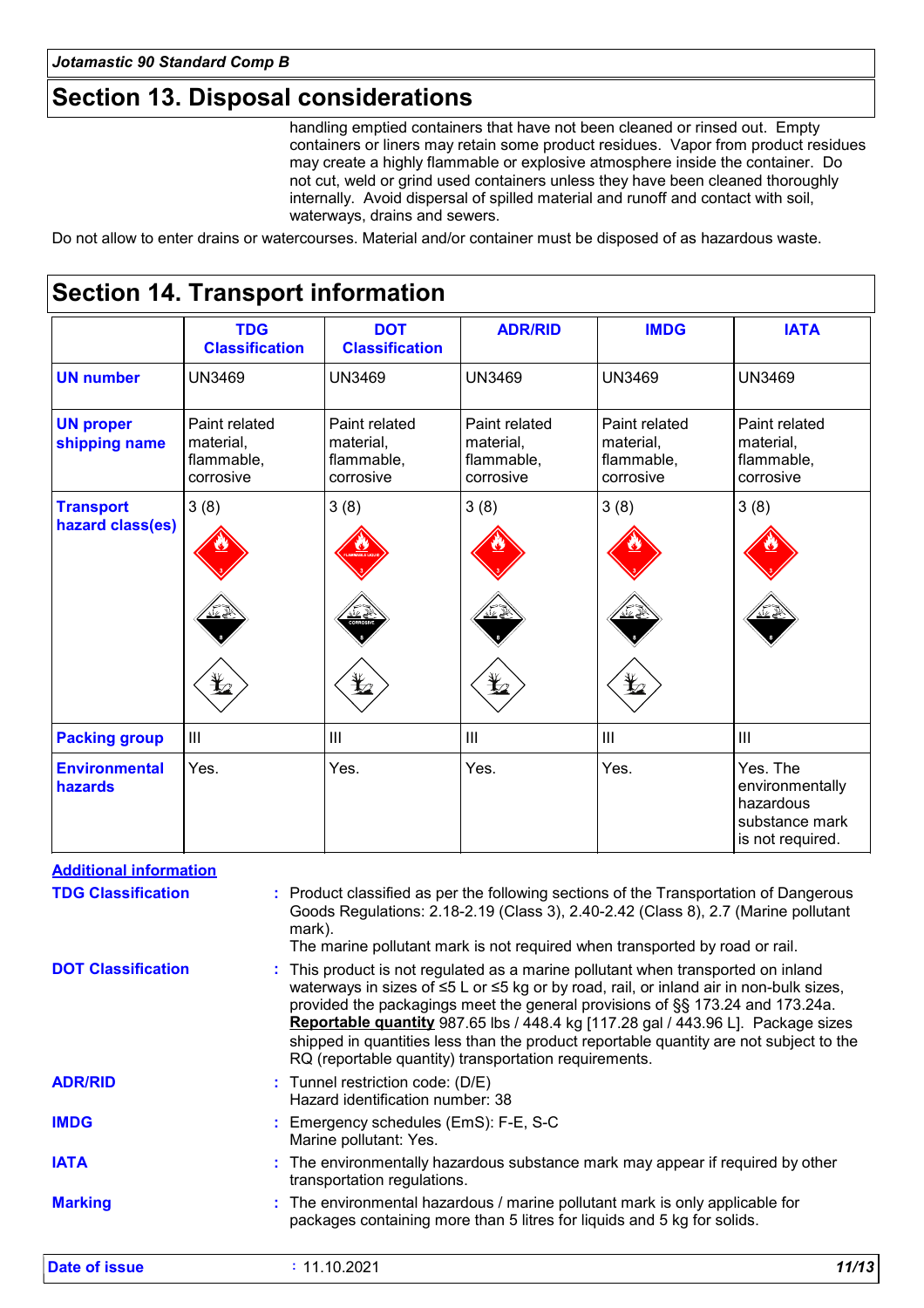# **Section 14. Transport information**

|                                                          | Special precautions for user : Transport within user's premises: always transport in closed containers that are<br>upright and secure. Ensure that persons transporting the product know what to do in<br>the event of an accident or spillage. |
|----------------------------------------------------------|-------------------------------------------------------------------------------------------------------------------------------------------------------------------------------------------------------------------------------------------------|
| <b>Transport in bulk according</b><br>to IMO instruments | : Not available.                                                                                                                                                                                                                                |
| <b>Section 15. Regulatory information</b>                |                                                                                                                                                                                                                                                 |
| <b>Canadian lists</b>                                    |                                                                                                                                                                                                                                                 |
| <b>Canadian NPRI</b>                                     | : The following components are listed: xylene (all isomers); ethylbenzene                                                                                                                                                                       |
| <b>CEPA Toxic substances</b>                             | : None of the components are listed.                                                                                                                                                                                                            |
| <b>Canada inventory</b>                                  | : Not determined.                                                                                                                                                                                                                               |
| <b>International regulations</b>                         |                                                                                                                                                                                                                                                 |
|                                                          | <b>Chemical Weapon Convention List Schedules I, II &amp; III Chemicals</b>                                                                                                                                                                      |
| Not listed.                                              |                                                                                                                                                                                                                                                 |
| <b>Montreal Protocol</b>                                 |                                                                                                                                                                                                                                                 |
| Not listed.                                              |                                                                                                                                                                                                                                                 |
|                                                          | <b>Stockholm Convention on Persistent Organic Pollutants</b>                                                                                                                                                                                    |
| Not listed.                                              |                                                                                                                                                                                                                                                 |
|                                                          |                                                                                                                                                                                                                                                 |
| <b>UNECE Aarhus Protocol on POPs and Heavy Metals</b>    |                                                                                                                                                                                                                                                 |
| Not listed.                                              |                                                                                                                                                                                                                                                 |
| <b>Inventory list</b>                                    |                                                                                                                                                                                                                                                 |
| <b>Australia</b>                                         | : All components are listed or exempted.                                                                                                                                                                                                        |
| <b>China</b>                                             | : Not determined.                                                                                                                                                                                                                               |
| <b>Europe</b>                                            | : Not determined.                                                                                                                                                                                                                               |
|                                                          |                                                                                                                                                                                                                                                 |

| Japan                    | : Japan inventory (ENCS): Not determined.<br>Japan inventory (ISHL): Not determined. |
|--------------------------|--------------------------------------------------------------------------------------|
| <b>Malaysia</b>          | : Not determined                                                                     |
| <b>New Zealand</b>       | : All components are listed or exempted.                                             |
| <b>Philippines</b>       | : Not determined.                                                                    |
| <b>Republic of Korea</b> | : All components are listed or exempted.                                             |
| <b>Taiwan</b>            | : All components are listed or exempted.                                             |
| <b>Turkey</b>            | : Not determined.                                                                    |
| <b>United States</b>     | : Not determined.                                                                    |

# **Section 16. Other information**

| <u>History</u>                    |              |
|-----------------------------------|--------------|
| <b>Date of printing</b>           | : 11.10.2021 |
| Date of issue/Date of<br>revision | : 11.10.2021 |
| Date of previous issue            | : 13.05.2019 |
| <b>Version</b>                    | : 1.03       |